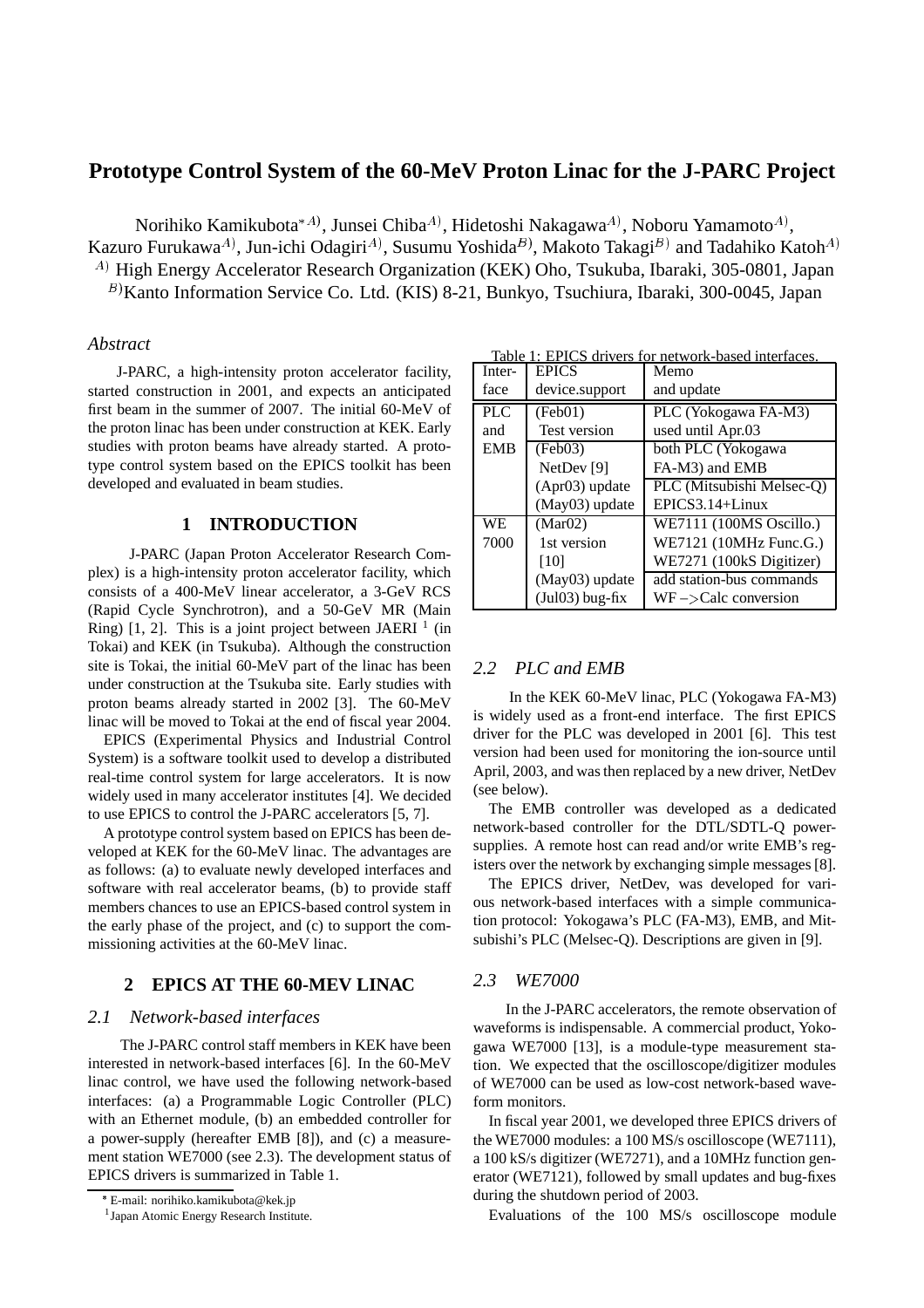(WE7111) were carried out. The data-acquisition time of a one 5kB-size waveform is about 33 ms, and 23 ms per 5 kB when eight waveforms are transferred at once [10].

## **3 CONTROL FOR THE 60-MEV LINAC**

### *3.1 Computers and Networks*



Figure 1: Computers and Networks.

The computer system is shown in Fig.1. It consists of: (a) 4 VME-bus computers (shown as IOCs in Fig.1), (b) a HP-UX server (jhfacc1) as the main development server, (c) 2 BSD-based servers (jhfacpc01,02) for supplemental functions of the main server, (d) 5 Linux-based personal computers for operator's consoles, and (e) 7 personal computers (Linux, BSD, Windows) for development.

In 2003, we introduced the following: (f) 2 NAS (network attached storage, each 180GB) systems to share program sources and archive data, and (g) a Linux server (jkksv01, now in test) for development and beam studies. These computers are connected with a private network (jhfacc) dedicated to control of the 60-MeV linac.

In addition, we have a web server (jhfacsv03) and a database server (jhfacsv02), which are connected with the laboratory network (j-parc.jp). The server computers have two networks (both private and laboratory networks). The relationships are also shown in Fig.1.

### *3.2 Control and Beam Commissioning*

The development of a prototype control system started in 2001. The main purpose was to study and evaluate an EPICS-based control system. By the end of 2002, we succeeded to control the pre-injector part of the linac.

Due to historical reasons, the control of each linac device was developed independently by a device group. For example, the power-supplies of the MEBT (Medium-energy beam-transport) were controlled by a stand-alone PC (see 3.3). Such a situation caused problems: (a) remote operation from the central control room was unavailable, and (b) inter-communication between different devices (i.e. power-supplies and beam-monitors) was impossible. We decided to migrate such small control systems into a single EPICS-based control system.

We are now in the summer shutdown to extend the proton linac to have DTL (drift-tube linac) sections. The next commissioning will start in October, 2003. During the shutdown, we have been developing as many applications as possible to control the linac devices.

### *3.3 Status for each Linac Device*

*Pre-injector* The pre-injector part (the ion-source and the pre-chopper) uses PLC's. They have been successfully controlled since 2002.

*MEBT power-supply* There are 13 power-supplies (hereafter PS's), each of which has a GPIB interface, controlled by a PC using LabView. In February, 2003, we changed the GPIB host from a PC to a LAN/GPIB box (Agilent E5810), the driver of which was developed in the EPICS community [12]. We then developed an application to control the MEBT PS's by using dm2k  $^2$ . Later, we added 6 PS's with the EMB interface, but this modification was easy, since the EMB has an EPICS driver (NetDev). Fig. 2 shows the control application of the MEBT PS's.



Figure 2: Control panel for the MEBT power-supplies

*DTL-Q power-supply* In the summer shutdown, we installed the 77 DTL-Q magnets. Each DTL-Q has a PS with an EMB interface. We developed an application, and have already used successfully it in test runs since August, 2003.

*Other devices* The timing system is controlled by a one PLC; 32bit-length delay values are supported. An application was developed and delay control functions have already been confirmed. The control for the RF system is under development. It uses  $2$  PLC's.<sup>3</sup> The status of the beam-monitor development is described in 3.4.

<sup>&</sup>lt;sup>2</sup>A standard EPICS tool to develop graphic user interfaces.

<sup>3</sup>One PLC for the low-level RF, another for klystron power-supplies.